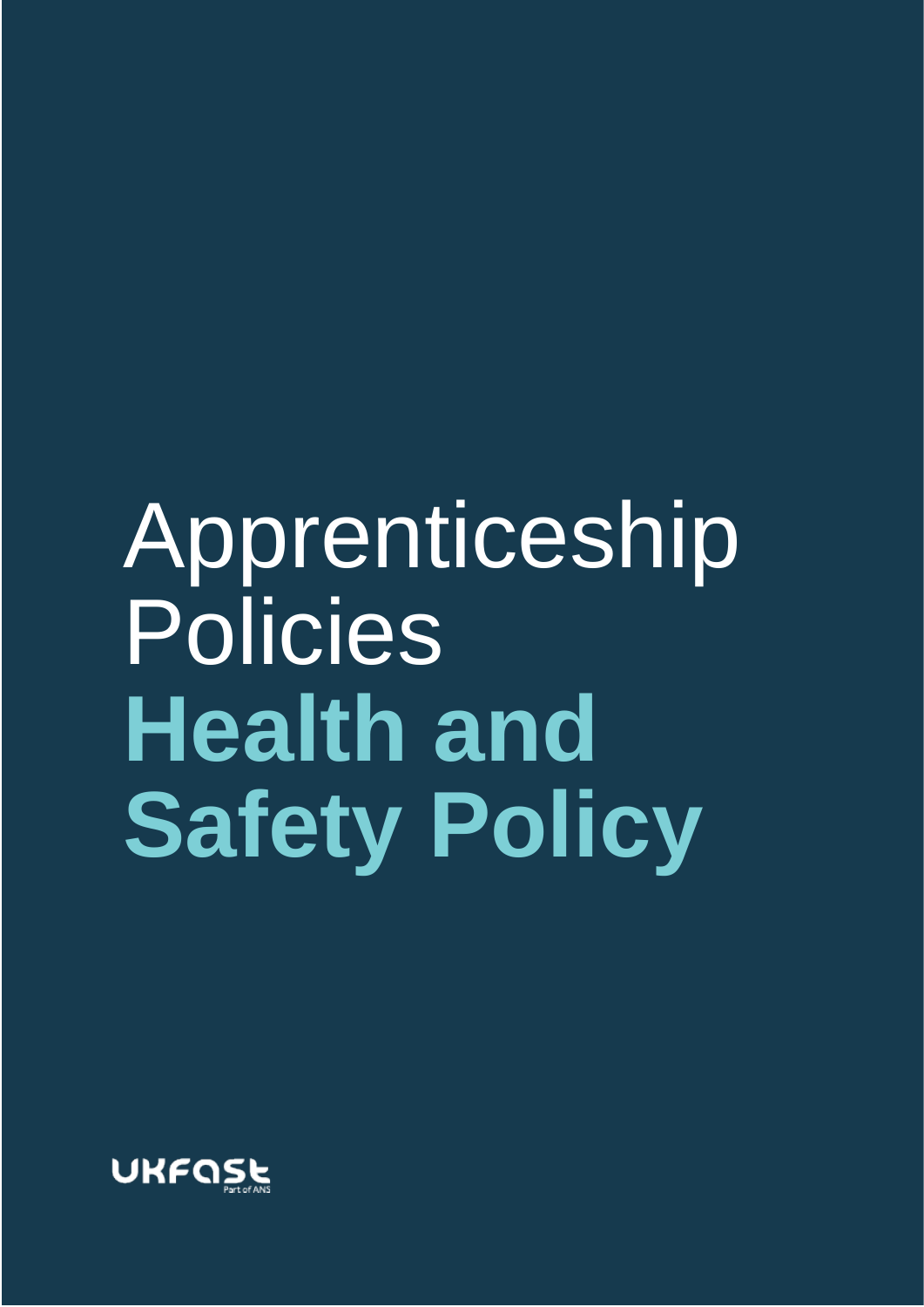<span id="page-1-0"></span>

| <b>Classification</b>      | Public           |
|----------------------------|------------------|
| <b>Date Created</b>        | 02/08/2018       |
| <b>Review</b><br>Period    | Annual           |
| <b>Last Updated</b>        | September 2021   |
| <b>Next Review</b><br>Date | <b>July 2022</b> |
| Version                    | 1.3              |
| Author                     | Tom Robinson     |
| Owner                      | Tom Robinson     |

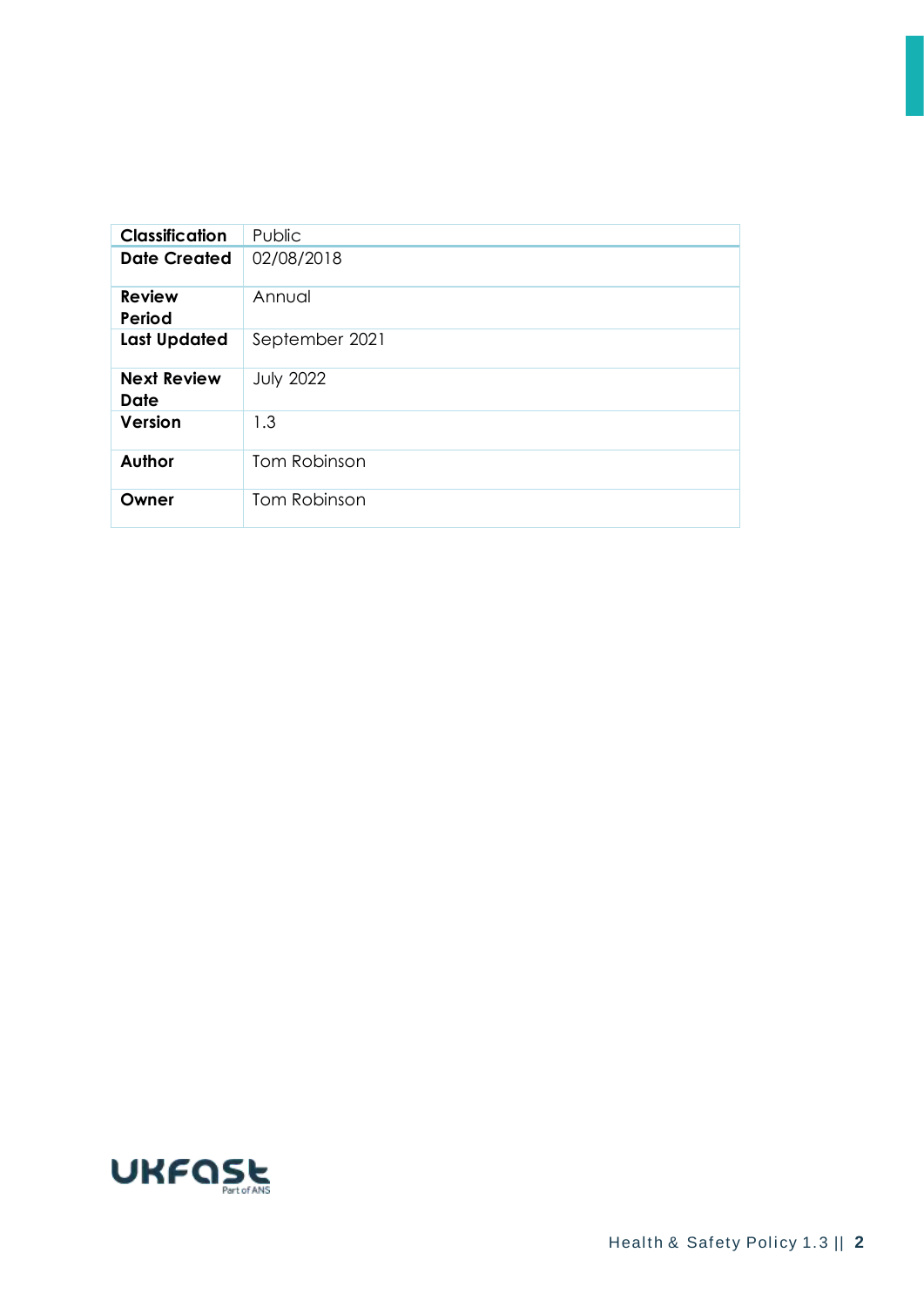#### **Contents**

| 2.<br>2.1 |   |  |
|-----------|---|--|
|           |   |  |
| 3.        |   |  |
|           |   |  |
|           | 6 |  |
|           |   |  |
|           |   |  |
| 4.        |   |  |
| 4.1       |   |  |
| 4.2       |   |  |
| 4.3       |   |  |
|           |   |  |
| 4.5       |   |  |
| 5.<br>5.1 |   |  |
|           |   |  |
|           |   |  |

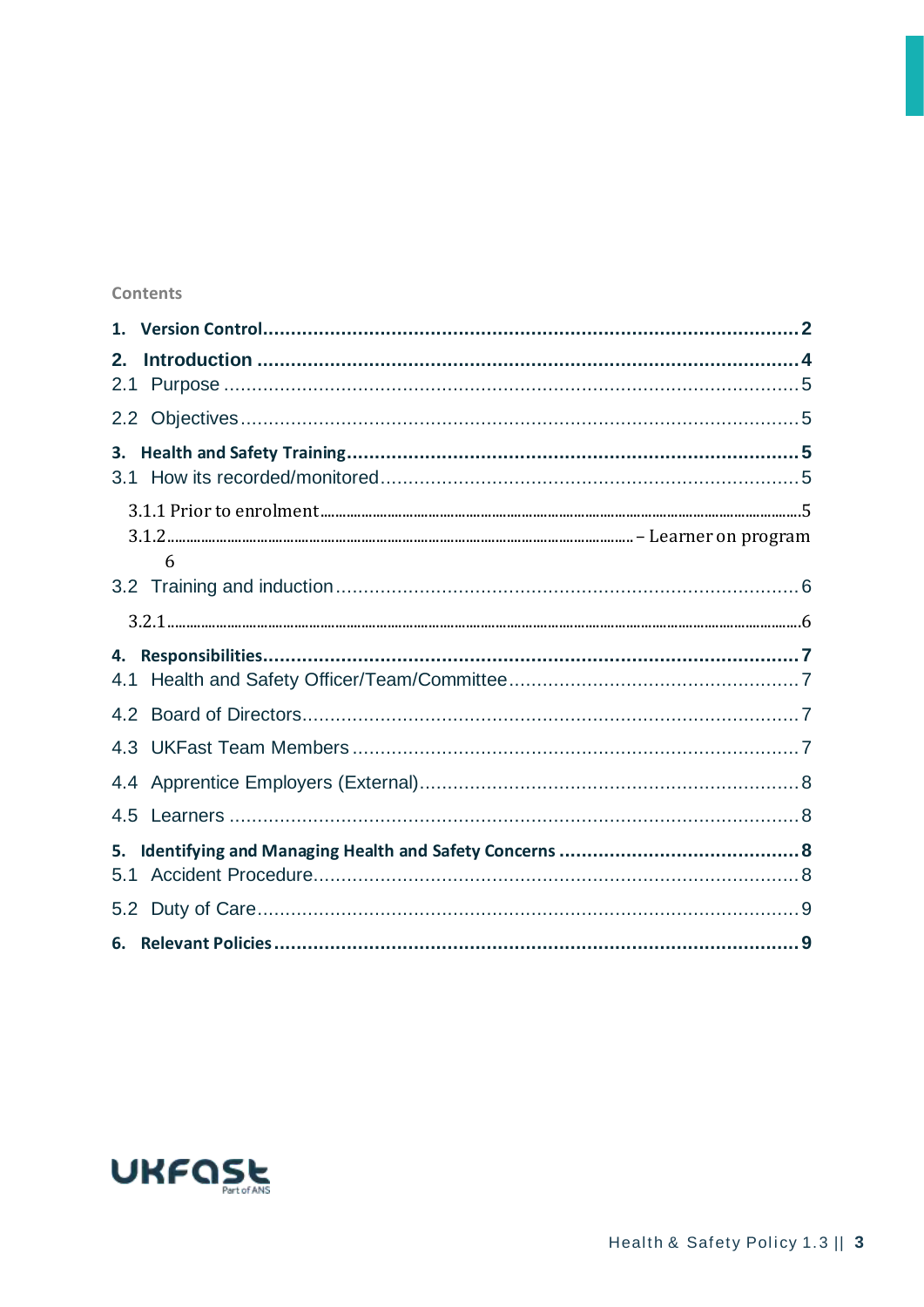## <span id="page-3-0"></span>**Introduction**

UKFast fully accepts the obligations placed upon it by the various Acts of Parliament covering Health and Safety. The Company requires The Board to ensure that the following policy is implemented and to report annually on its effectiveness. The Company is committed to providing its learners appropriate employment opportunities to engage in the Programme and to support a high quality and safe learning experience.

UKFast is equally committed to ensuring the health, safety and welfare of all learners. All employers of learners within the Programme are required to comply with Health and Safety Standards as defined by the ESFA, UKFast's Safeguarding Policy and UKFast's Health and Safety Policy. The UKFast will not put learners at risk by placing them in work situations where standards are not satisfactory.

The Board an Apprenticeship Delivery Team has ultimate responsibility for this procedure and to this end will keep this overarching policy under review. Given the complexity of the issues contained within this Policy, however, it is to be expected that those managers responsible for individual procedures and aspects of the Policy will also monitor relevant aspects of its implementation and will advise the Board and Education Team if changes need to be made to the Policy as a result. In any event, the Policy will systematically be reviewed at least every 3 years. This policy should be read in conjunction with the following:

## **Who the policy covers.**

This procedure applies to any employer associated in any way with the Company and its learners, including:

- Existing employers held on the Programme database.
- New employers identified by the UKFast.
- Employers found by learners themselves.
- Employers for learners in their family businesses.
- Learners employed with voluntary organisations.

This procedure is supported by online systems, resource packs and assessment forms for both learners and employers of learners on the Programme.

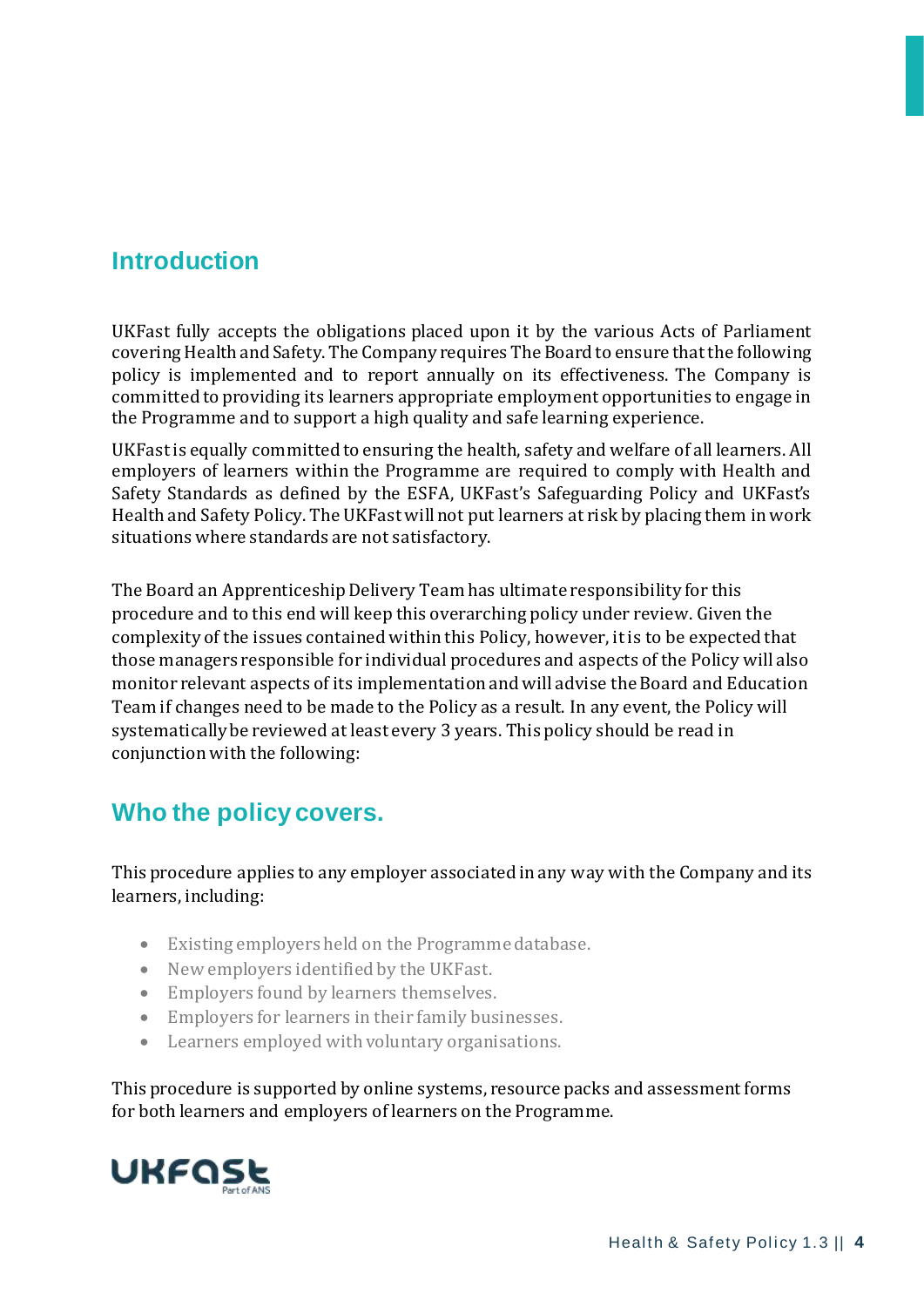# <span id="page-4-0"></span>**Purpose**

To establish general standards of Health & Safety at work and distribute responsibility for their achievement to all managers, supervisors, assessors, and other employees through the normal line management process. This policy looks to define responsibilities & define procedures for staff, learners and employers involved in the programme.

The core of this policy is to ensure that Health, Safety and Welfare requirements are met and that the arrangements for leaners in the workplace meet the specific criteria of awarding bodies where appropriate.

## <span id="page-4-1"></span>**Objectives**

a. To ensure correct due diligence is in place to fully audit employers who

b. To assess the suitability of each Apprentice employer and ensure that HASS are met.

c. To ensure that the Safeguarding Children and Vulnerable Adults Policy is adhered to.

d. To ensure that learners, Apprentice employers, assessors, trainers, tutors are fully briefed and quizzed / assessed on Apprenticeship procedures.

e. To maintain health and wellbeing of learners within the provider.

f. Evacuation procedures are displayed throughout the business in case of emergency.

g. Accidents and near misses are documented and acted upon so that lessons can be learnt

This policy will be displayed for all staff, apprentices, learners and visitors to see and will be regularly monitored to ensure that objectives are achieved. It will be reviewed annually and, if necessary, revised to take account of any changes.

## <span id="page-4-2"></span>**Health and Safety Training**

### <span id="page-4-3"></span>**How its recorded/monitored**

### <span id="page-4-4"></span>**Prior to enrolment**

As part of the initial discovery of an employer when agreements are being drawn up, the employer must complete a due diligence form. This is completed via a Microsoft form, checking a variety of information including training needs & policies in place. This will include the health and safety information highlighting any areas the provider must be made aware of. Including any training that the learner must undertake. Information is then stored in the providers database.

A visit will be performed by a member of the leadership team within the provider interrogate the information gathered by the due diligence. If any practises are a concern, it will be noted in the database and learners will not be placed within that

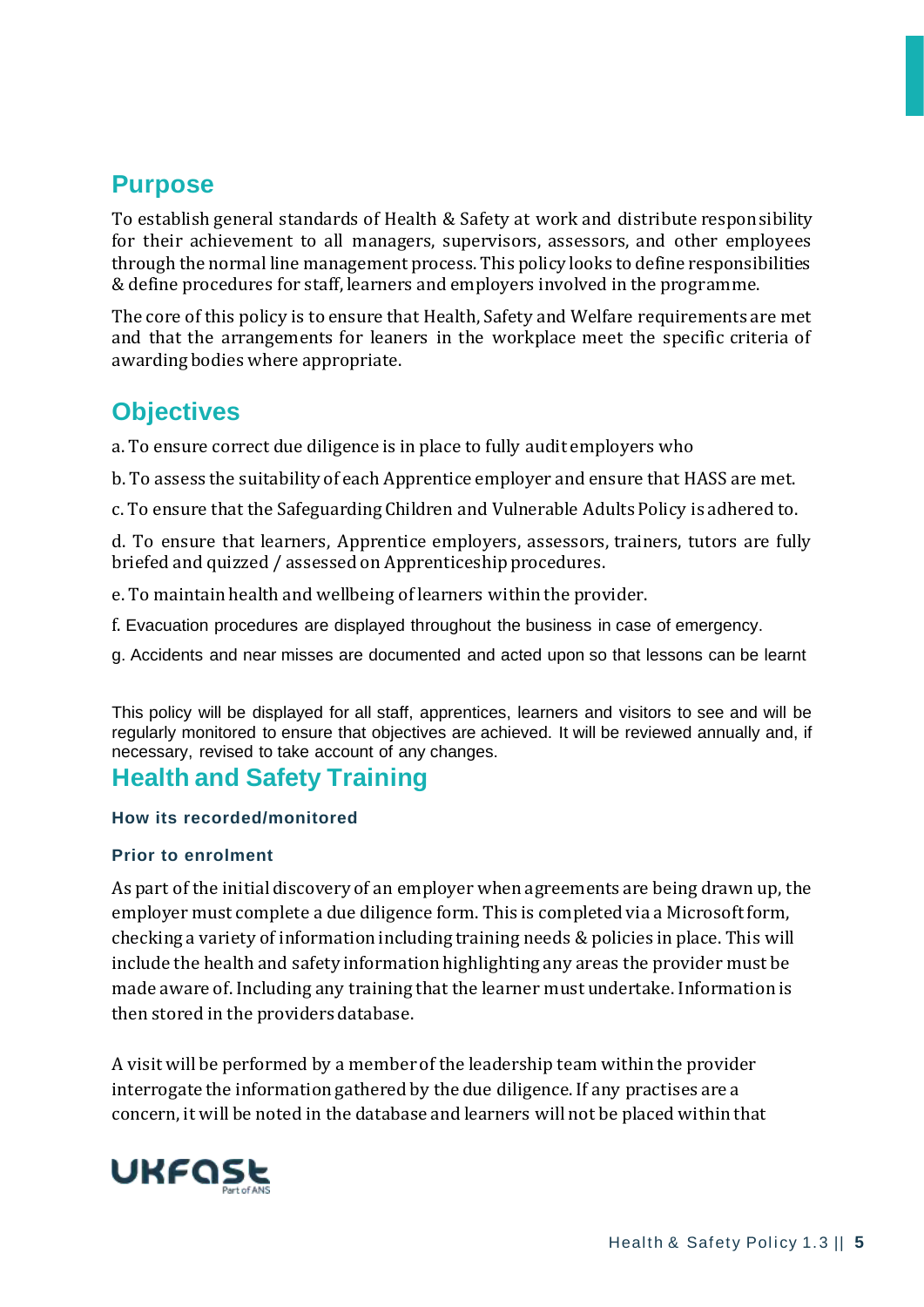business. If there are any concerns or breaches of health and safety, then the relevant authorities will be informed.

When completing the enrolment on the Bud platform, and after the initial audit meeting has been successfully completed, the skills coaches will collate any relevant health and safety documentation from the learners employer. This is stored against the employers record within bud and an expiration date recorded. If any certifications run out, then this will be requested by the skills coaches. If any issues arise in this then the provider leadership will be informed.

During enrolment learners are asked to declare any additional needs that they may have. IT is then the employer and providers responsibility to ensure the learner has the required materials .

### <span id="page-5-0"></span>**Learner on program**

Every 8 weeks both learners and employers are invited to a progress review. Within this health and safety is discussed. If the learner has been involved in any incidents encompassing health and safety. Once employers have left the meeting, learners are able to report is they feel safe in the workplace. this is done away from the employer to ensure learners feel comfortable to speak freely.

Any issues that arise from these conversations are reported directly to our Designated/Deputy Safeguarding lead and action is taken appropriately. These may not involve safeguarding incidents however they are initially logged within the safeguarding process and actions are taken.

## <span id="page-5-1"></span>**Training and induction**

<span id="page-5-2"></span>Employers will be expected to complete health and safety inductions with apprentices and checks on this will be enforced in enrolment meetings and via the due diligence piece. It is vital that learners on Programme with UKFast must have Health, Safety and Welfare training and, where appropriate, should complete the Health & Safety unit for their framework / Standard /curriculum area before, or whilst in employment. UKFast will also provide resources as part of the apprenticeship induction (see below)

Recommended resources to be used with students:

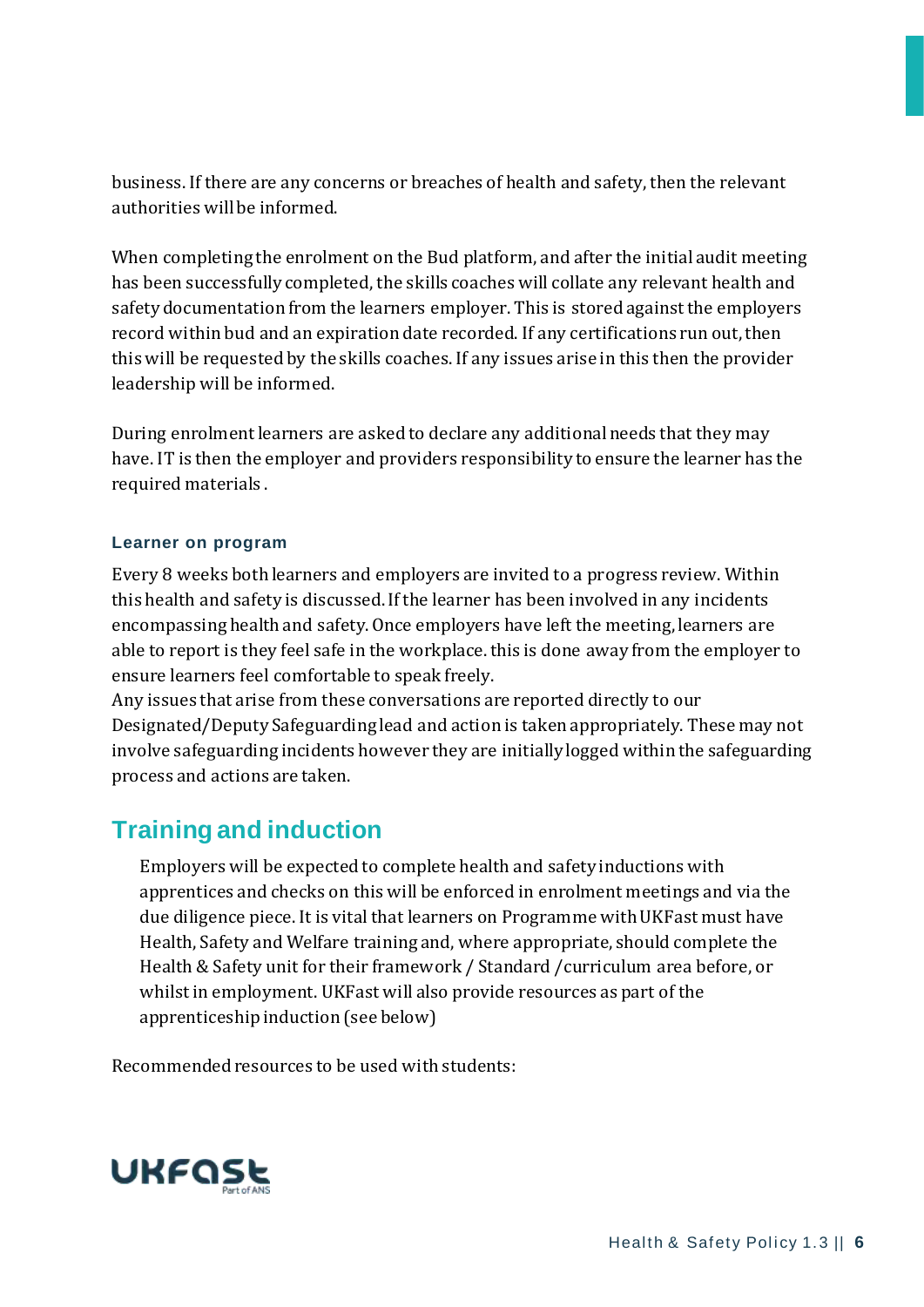- Ellis Whittam Health and safety training (fire, office and homeworking all included) this links directly to our H&S policies which are to be reviewed by all that come into the business.
- Induction including assessments and quizzes for their relevant employer.

All learners must complete a workplace, Apprenticeship Agreement Form or "Service Level Agreement" with both UKFast and the learner's employer. Copies are to be kept by the UKFast, Employer and Learner These are completed within the Bud platform and outline the responsibilities for all involved.

## <span id="page-6-0"></span>**Responsibilities**

### <span id="page-6-1"></span>**Health and Safety Officer/Team/Committee**

- The production and maintenance of the UKFast's policy and ensuring that Department Guidelines are consistent with policy.
- It's application.
- Monitoring and reporting on the effectiveness of the policy.
- The provision of general advice about the implication of the law.
- The identification of Health and Safety training needs. The health and safety officer also acts on behalf of the Board and Education Team as the Company's formal link with the Health and Safety Executive, Environment Health Departments and other external agencies.
- The production and maintenance of Health and Safety Codes of Practice for each aspect of the services within the Company.

#### <span id="page-6-2"></span>**Board of Directors**

- Ensure standards are withheld and processes are in place to allow the safety of apprentices
- To ensure the health and safety committee is fully staffed and trained to implement relevant business related policies.

#### <span id="page-6-3"></span>**UKFast Team**

- Report any H&S concerns to the designated H&S officer
- Set a good example in relation to health and safety
- Ensure all learners have completed H&S training
- Help learners to understand their responsibilities, how to adhere to the policy and how to report concerns

• Complete progress reviews in which the safety of the apprentices is discussed and recorded.

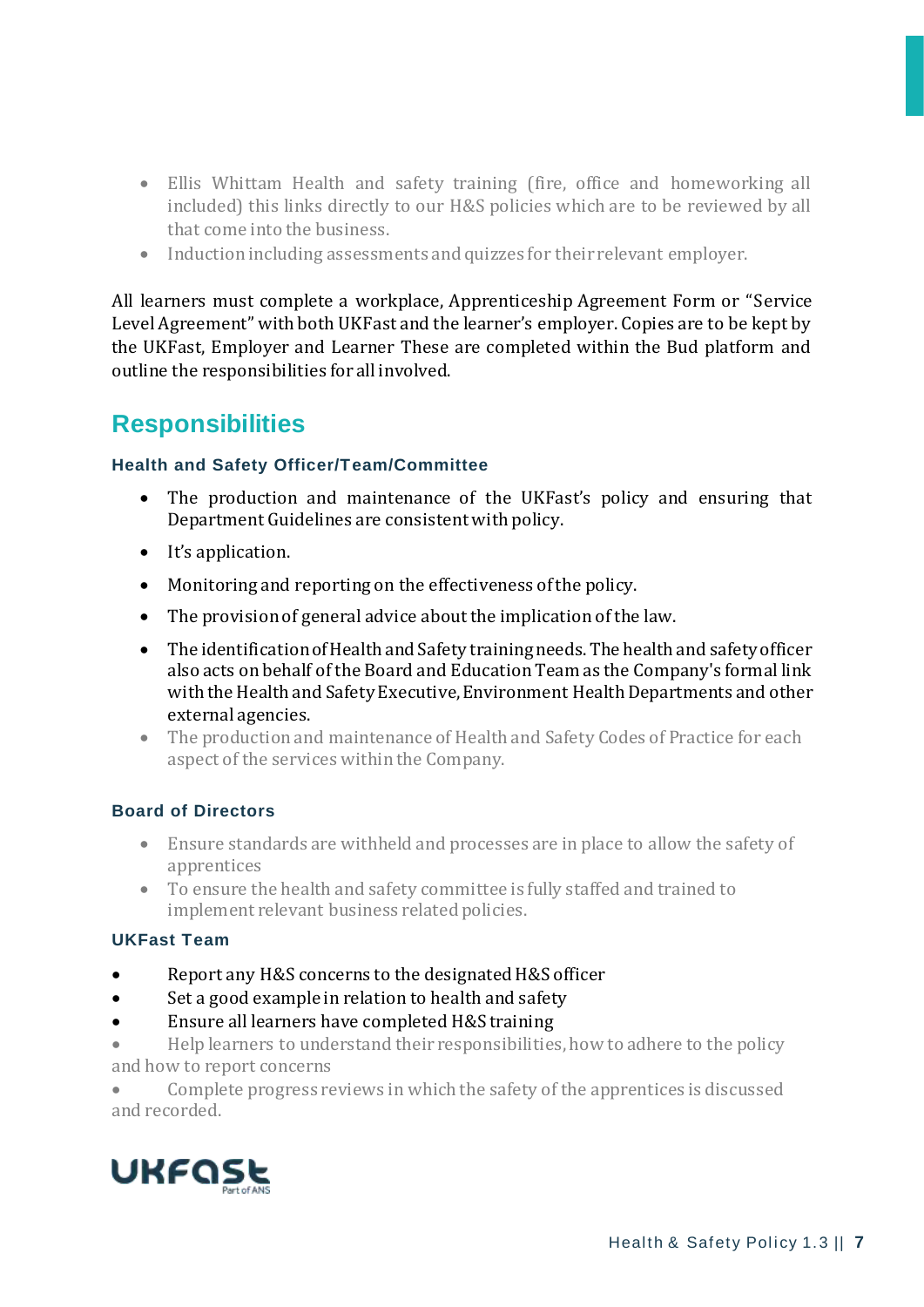## <span id="page-7-0"></span>**Apprentice Employers (External)**

- Comply with and accurately complete the UKFast.Net due diligence documentation.
- Allow UKFast access to the premises to complete relevant health and safety checks (if needed)
- <span id="page-7-1"></span>• All placement providers employers of learners on Programme with the Company must comply with HASS as defined by the ESFA, as far as is reasonably practicable.
- Employers must undertake a young person's risk assessment for learners who are under 18 and share it with the learner.
- Employers must provide a thorough induction for learners, including health, safety, first aid, safeguarding and welfare.
- Learners must have a nominated supervisor as written in the "Service Level Agreement" and arrangements should be in place for cover if the supervisor is absent.
- Learners must be provided with all required protective clothing and equipment free of charge.
- Learners must not be asked to operate machinery/equipment, undertake tasks or work in areas that are unsuitable for their age or level of experience.

## Learners

- Attending any preparation sessions at the UKFast, or sessions agreed in the workplace whilst on the Programme, including Health and Safety training.
- Return copies of the "Eligibility and Application Form" and any other required documentation prior to placement. NB placements cannot proceed until this documentation is returned.
- Treat employers' records and working practices with confidentiality and respect.
- Comply with the employer's Health and Safety Policy.

# <span id="page-7-2"></span>**Identifying and Managing Health and Safety Concerns**

## <span id="page-7-3"></span>**Accident Procedure**

Within UKFast if there are any accidents on premises, a first aider will be called. We have fully qualified first aiders within UKFast and one within the apprenticeship delivery team. If any apprentice is involved in an accident the following procedure is to be followed.

1) First aider to be called to the scene